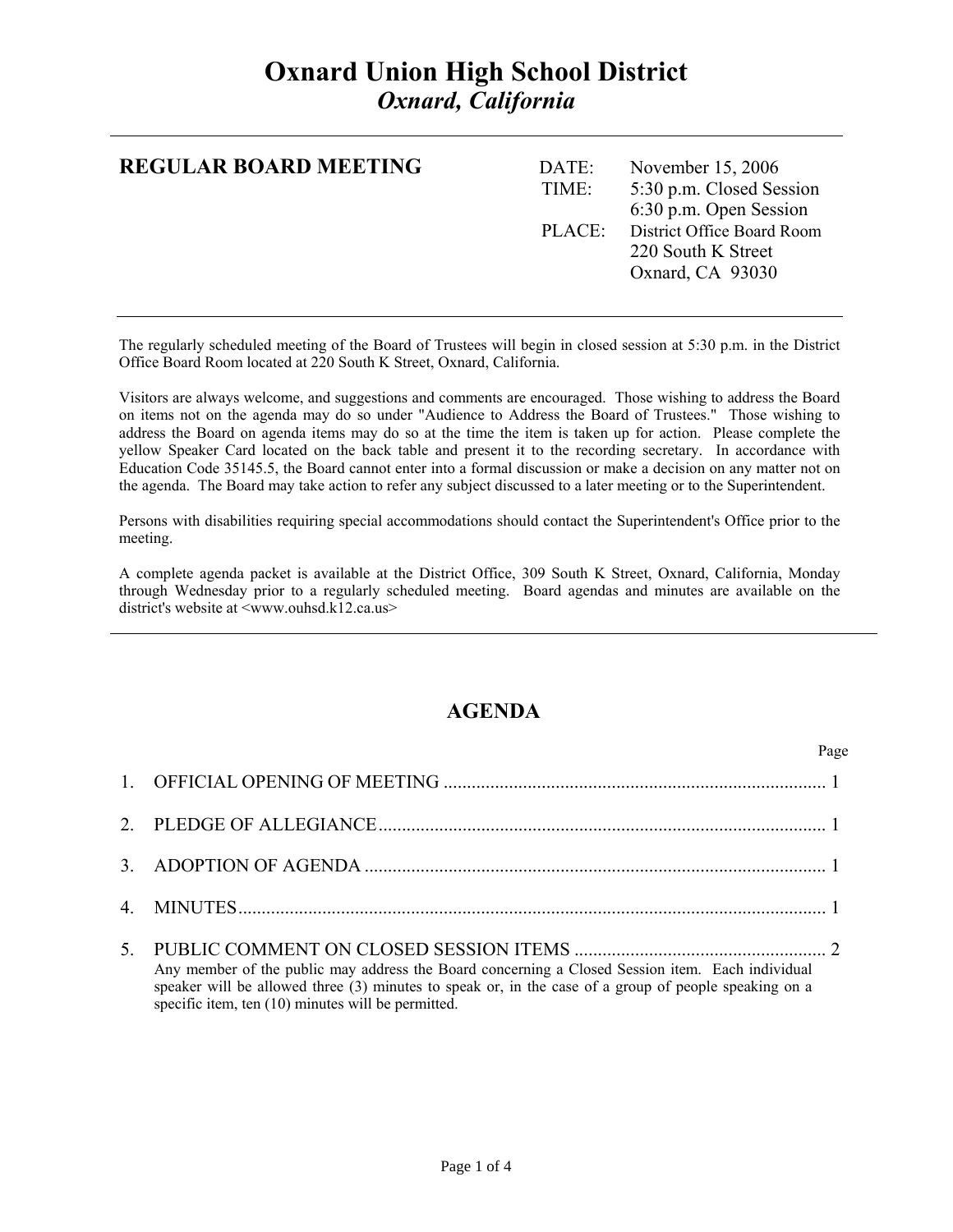| 6.  |                 |                                                                                                                                                                                                                                                                                                                                                                                                                                                                                                                                                                                                                                                   |  |
|-----|-----------------|---------------------------------------------------------------------------------------------------------------------------------------------------------------------------------------------------------------------------------------------------------------------------------------------------------------------------------------------------------------------------------------------------------------------------------------------------------------------------------------------------------------------------------------------------------------------------------------------------------------------------------------------------|--|
|     |                 | During this time, the Board may adjourn to Closed Session to discus confidential material relating to<br>the items listed below.                                                                                                                                                                                                                                                                                                                                                                                                                                                                                                                  |  |
|     | A.              |                                                                                                                                                                                                                                                                                                                                                                                                                                                                                                                                                                                                                                                   |  |
|     | B <sub>r</sub>  | Conference with Agency Labor Negotiator [Government Code §54957.6]                                                                                                                                                                                                                                                                                                                                                                                                                                                                                                                                                                                |  |
|     |                 | Employee Organization: California School Employees Association (CSEA) –                                                                                                                                                                                                                                                                                                                                                                                                                                                                                                                                                                           |  |
|     |                 |                                                                                                                                                                                                                                                                                                                                                                                                                                                                                                                                                                                                                                                   |  |
|     |                 | Employee Organization: Oxnard Federation of Teachers (OFT) –                                                                                                                                                                                                                                                                                                                                                                                                                                                                                                                                                                                      |  |
|     | $\mathcal{C}$ . | Public Employee Discipline/Dismissal/Release [Government Code §54957]                                                                                                                                                                                                                                                                                                                                                                                                                                                                                                                                                                             |  |
|     | D.              | Conference with Legal Counsel - Anticipated Litigation [Government Code                                                                                                                                                                                                                                                                                                                                                                                                                                                                                                                                                                           |  |
|     | Ε.              | Conference with Real Property Negotiator [Government Code §54957.6]                                                                                                                                                                                                                                                                                                                                                                                                                                                                                                                                                                               |  |
|     |                 | Negotiator: Randy Winton, Assistant Superintendent-Business Services 2                                                                                                                                                                                                                                                                                                                                                                                                                                                                                                                                                                            |  |
| 7.  |                 |                                                                                                                                                                                                                                                                                                                                                                                                                                                                                                                                                                                                                                                   |  |
| 8.  |                 |                                                                                                                                                                                                                                                                                                                                                                                                                                                                                                                                                                                                                                                   |  |
|     | A.              | Oxnard Union High School District Initial Contract Proposal to California                                                                                                                                                                                                                                                                                                                                                                                                                                                                                                                                                                         |  |
|     |                 |                                                                                                                                                                                                                                                                                                                                                                                                                                                                                                                                                                                                                                                   |  |
|     | <b>B.</b>       | Oxnard Union High School District Initial Contract Proposal to Oxnard                                                                                                                                                                                                                                                                                                                                                                                                                                                                                                                                                                             |  |
| 9.  |                 |                                                                                                                                                                                                                                                                                                                                                                                                                                                                                                                                                                                                                                                   |  |
|     | book.           | Those persons wishing to address the Board may do so at this time by completing a yellow Speaker<br>Card, located on the back table, and presenting it to the recording secretary. Please address your<br>comments to the Board President and state your name and address. Individual presentations are limited<br>to three $(3)$ minutes each, or in the case of a group of people speaking on a specific items, ten $(10)$<br>minutes will be permitted. Please refer to the complete text of Oxnard Union High School District Board<br>Policy 910: Procedures for Communicating with the Board of Trustees, located in the front of the Board |  |
| 10. |                 |                                                                                                                                                                                                                                                                                                                                                                                                                                                                                                                                                                                                                                                   |  |
|     | A.              |                                                                                                                                                                                                                                                                                                                                                                                                                                                                                                                                                                                                                                                   |  |
|     | <b>B.</b>       |                                                                                                                                                                                                                                                                                                                                                                                                                                                                                                                                                                                                                                                   |  |
|     | $\mathcal{C}$ . |                                                                                                                                                                                                                                                                                                                                                                                                                                                                                                                                                                                                                                                   |  |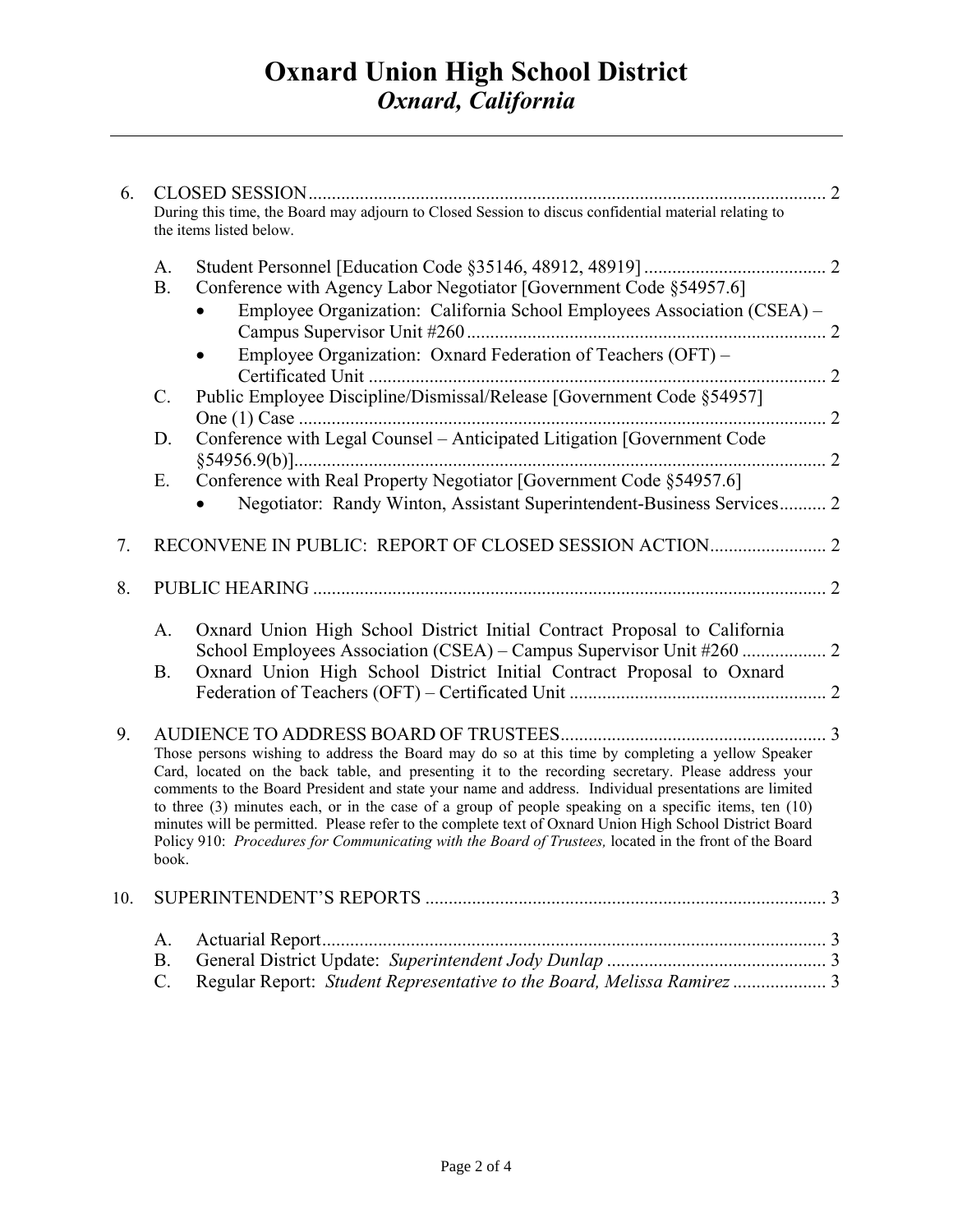| 11. |             |                                                                                                 |  |
|-----|-------------|-------------------------------------------------------------------------------------------------|--|
|     | A.          |                                                                                                 |  |
|     | <b>B.</b>   |                                                                                                 |  |
|     | $C_{\cdot}$ | Consideration of Approval of Non-Public School Placement for Student Case                       |  |
|     |             | Numbers Eighteen through Twenty-Four, 06/07, According to the                                   |  |
|     |             | Recommendation of the Students' IEP Teams and the Director of Special                           |  |
|     |             |                                                                                                 |  |
|     | D.          | Consideration of Approval of Student Expulsions by Voluntary Agreement of                       |  |
|     |             | the School Principal, the Student, and the Students' Parent/Guardian, as per                    |  |
|     |             |                                                                                                 |  |
|     | Ε.          | Consideration of Approval of ACHS Trip Request for 10 Students and 3                            |  |
|     |             | Chaperones to Attend Basketball Tournament, Orlando, Florida, December                          |  |
|     |             |                                                                                                 |  |
|     | F.          | Consideration of Approval of Student Teacher Agreement between California                       |  |
|     |             | State University Northridge and Oxnard Union High School District, effective                    |  |
|     | G.          | Consideration of Approval of Counselor Intern Letter of Understanding Between                   |  |
|     |             | California Lutheran University and Oxnard Union High School District,                           |  |
|     |             |                                                                                                 |  |
|     | Η.          | Consideration of Adoption of Resolution No. 06-41:                                              |  |
|     |             |                                                                                                 |  |
|     | I.          |                                                                                                 |  |
|     |             | Kiwitt's General Building for Site Work and Installation of New Science<br>➤                    |  |
|     |             | Portable Classrooms at Channel Islands, Oxnard, and Pacifica High Schools                       |  |
|     |             | SBS Corporation for the Installation of New Home Side Bleachers at<br>➤                         |  |
|     |             | Adolfo Camarillo High School                                                                    |  |
|     |             | Western Contracting Corp. for Revisions to the Shower Room at Rio Mesa<br>$\blacktriangleright$ |  |
|     |             | High School                                                                                     |  |
|     | J.          | Consideration of Approval to Purchase Dell Notebook Computers Utilizing Western                 |  |
|     |             | States Contracting Alliance Master Agreement for Dell Marketing L.P. Number                     |  |
|     |             |                                                                                                 |  |
|     | Κ.          | Consideration of Approval of California Department of Education's Local                         |  |
|     |             | Agreement for Child Care Resource Program in Support of Child Care and                          |  |
|     |             | Development Programs and California School Age Families Education (Cal-                         |  |
|     |             | SAFE) and Adoption of Resolution No. 06-46 Authorizing Designated                               |  |
|     |             |                                                                                                 |  |
|     | L.          | Consideration of Acceptance of Proposal from Special District Financing and                     |  |
|     |             |                                                                                                 |  |
|     | M.          |                                                                                                 |  |
|     | N.          |                                                                                                 |  |
|     | Ο.          |                                                                                                 |  |